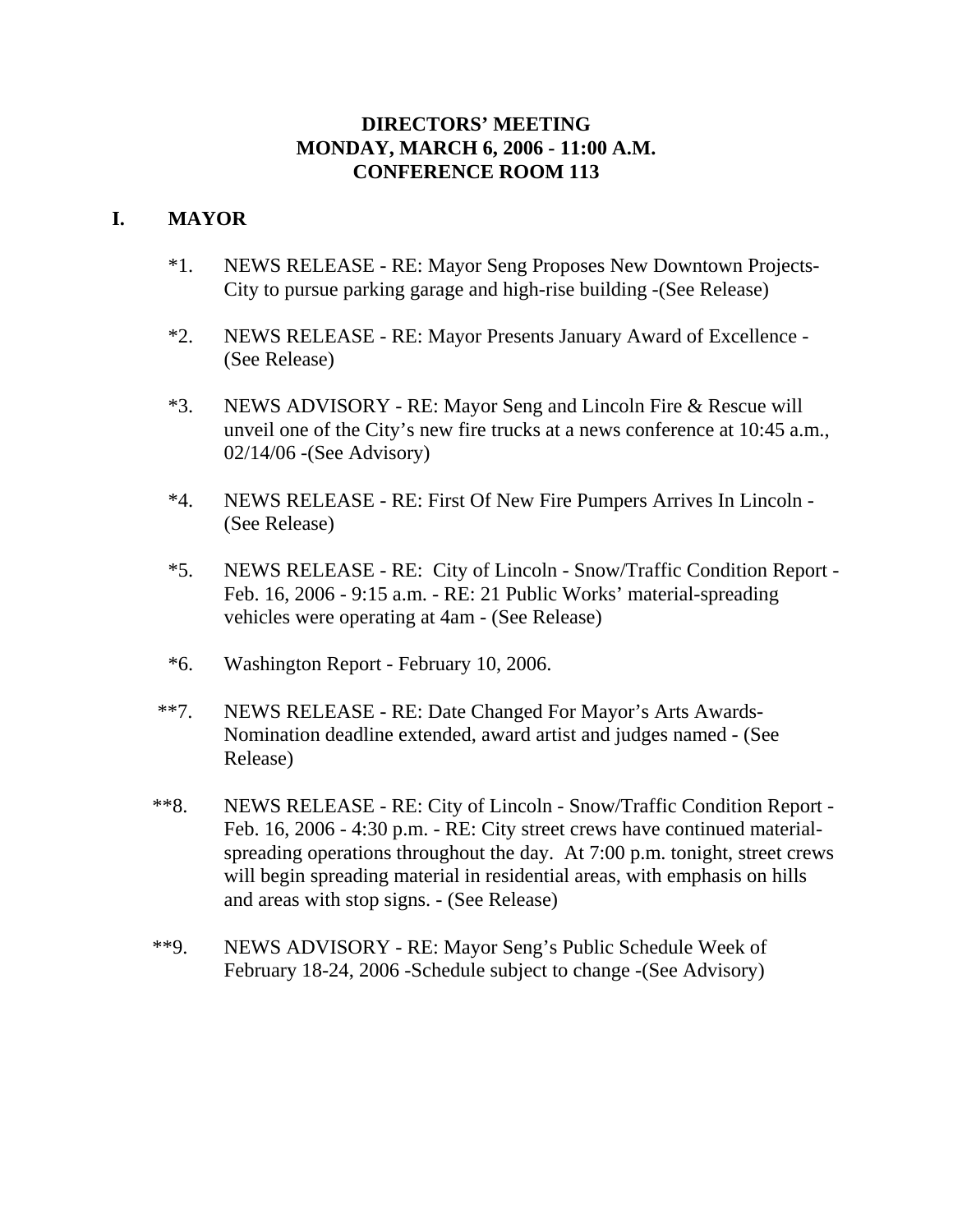- \*\*10. NEWS ADVISORY RE: Mayor Coleen Seng and Brandt Excavating will begin the demolition of the former Misle building on the south side of "O" Street between  $48<sup>th</sup>$  & 50<sup>th</sup> & the redevelopment of the area -at 10:00 a.m. Feb.  $21^{st}$  -(See Advisory)
- \*\*11. NEWS RELEASE RE: Demolition Begins At  $48<sup>th</sup> \& ^\circ$  "O" South Redevelopment-Public invited to open house tonight on street project for the area -(See Release)
- \*\*12. NEWS ADVISORY RE: Mayor Seng will have a news conference to discuss local planning under way in preparation for a possible flu pandemic at 2:00 p.m., 02/22/06 -(See Advisory)
- \*\*13. NEWS RELEASE RE: Local Agencies Prepare For Possible Flu Pandemic -(See Release)
- \*\*14. NEWS RELEASE RE: Public Invited To Open Houses On Roadway Safety Projects -(See Release)
- \*\*15. NEWS ADVISORY RE: Lane Closures Begin Thursday On  $48<sup>th</sup> \& ^{\circ}$ "R" Streets -(See Advisory)
- \*\*16. Washington Report February 17, 2006.
	- 17. NEWS RELEASE RE: Union Bank and Trust Receives Community Conscience Award-Roger Larson honored for individual achievement -(See Release)
	- 18. NEWS ADVISORY RE: Mayor Coleen Seng, Omaha Mayor Mike Fahey and Senator Chris Beutler will have a news conference to discuss LB 935 at 1:00 pm on 03/01/06 -(See Advisory)
	- 19. NEWS RELEASE RE: Mayor Seng Advocates More Fair Distribution Of Road Funds -(See Release)
	- 20. NEWS ADVISORY RE: Mayor Coleen Seng will discuss improvements in the City's online payment system at a news conference at 10:00 a.m. on 03/02/06 -(See Advisory)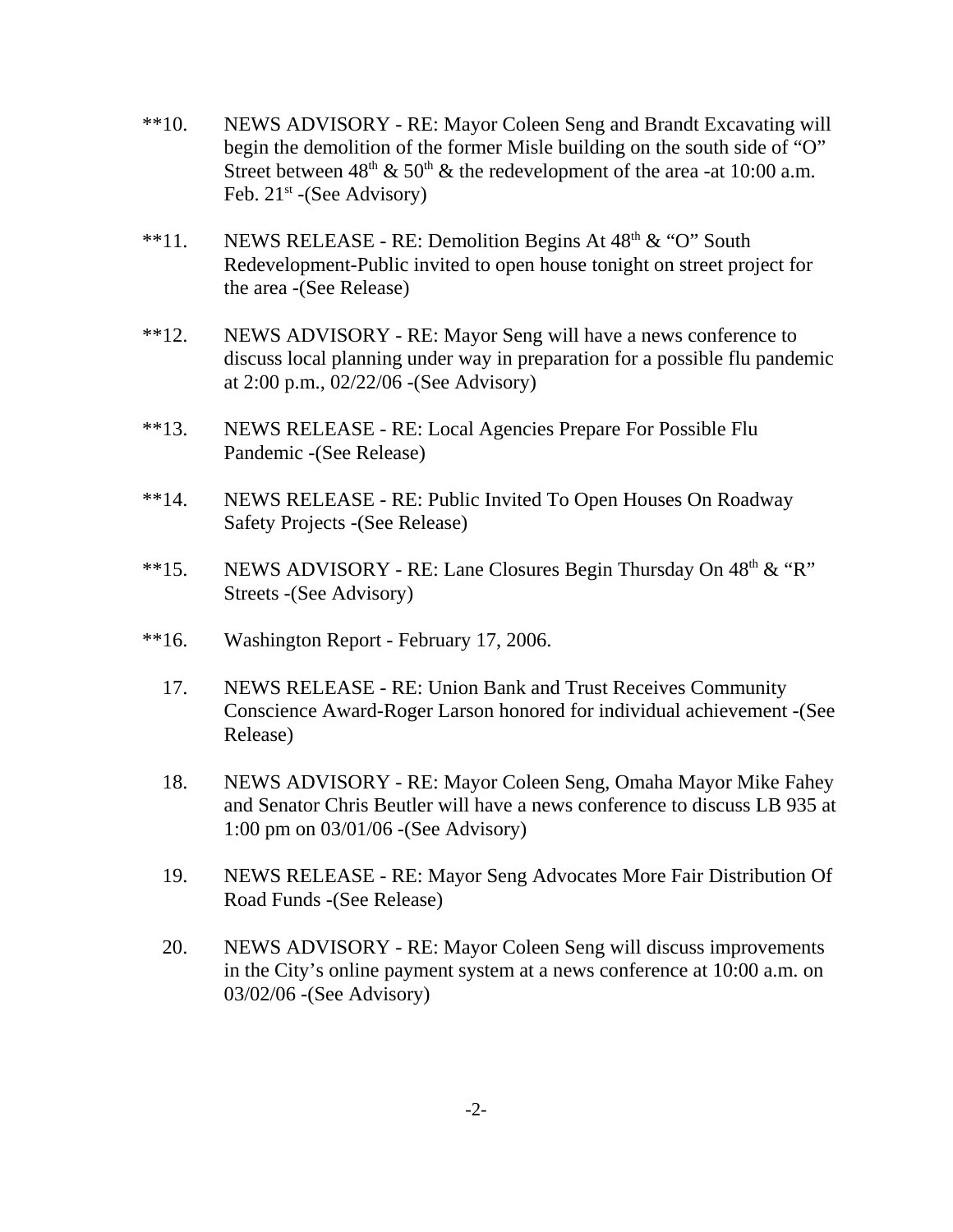21. NEWS RELEASE - RE: City Ends Fees For Online Payments -(See Release)

# **II. DIRECTORS**

### **EMERGENCY MANAGEMENT**

\*1. Response Letter from Doug Ahlberg to Danny Walker - RE: Emergency Shelters -(See Material)

# **FINANCE/BUDGET**

- \*\*1. Material from Steve Hubka RE: February Sales Tax -(See Material)
	- 2. Letter from Steve Hubka to Joe Hampton RE: City Budget -(See Letter)

# **FINANCE/CITY TREASURER**

\*1. Monthly City Cash Report & Pledged Collateral Statement for January 2006 - (See Report)

# **HEALTH**

- \*1. Physician Advisory from Bruce Dart RE: Bordetella Pertussis -(See Advisory)
- \*2. NEWS RELEASE RE: Lincoln-Lancaster County Environmental Awards Nominations Sought -(See Release)

# **LAW DEPARTMENT**

\*1. Response E-Mail from Dana Roper, City Attorney to Steve Wolsleger - RE: Amendment to Chapter 8.22 which pertains to littering -(See E-Mail)

# **PARKS & RECREATION**

1. Letter from Lynn Johnson to Michael Carlin, Friends of Wilderness Park - RE: Verbeek Property -(See Letter)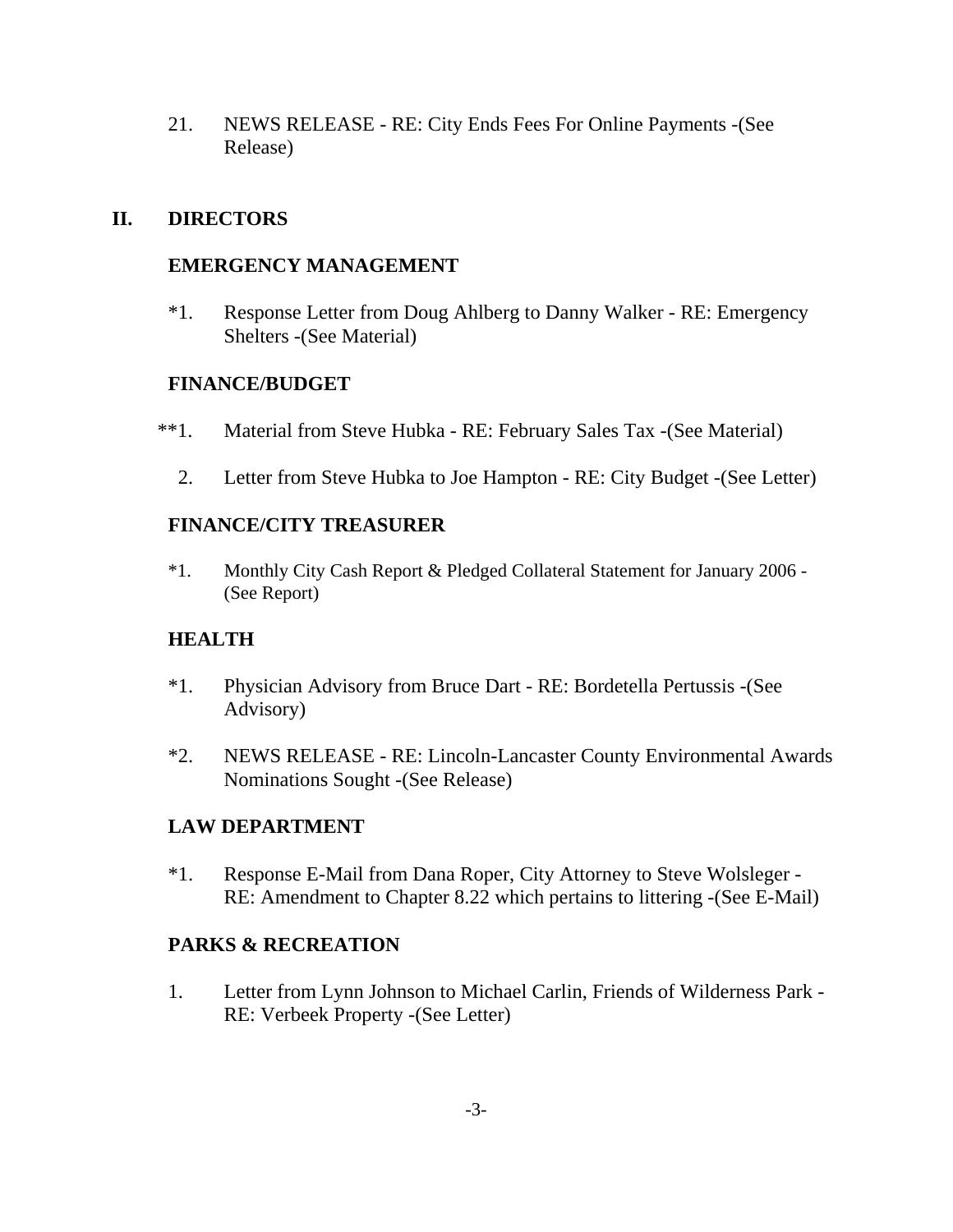2. Response E-Mail from Lynn Johnson to Patte Newman - RE: Two issues... green space at  $44<sup>th</sup> \& ^\circ$  "O" south side - (See E-Mail)

# **PLANNING**

\*1. E-Mail from Marvin Krout, Planning Director - RE: Development codes - (See E-Mail)

# **PLANNING COMMISSION FINAL ACTION.....**

- \*\*1. Special Permit #06004 (Early Childhood Care Facility-North 73rd Street & Logan Avenue) Resolution No. PC-00979.
- \*\*2. Special Permit #06005 (Dwellings on third floor at 1401 O Street) Resolution No. PC-00978.
- \*\*3. Special Permit #06003 (Expand a nonstandard single-family dwelling at 5800 Pine Lake Road) Resolution No. PC-00977.
- \*\*4. Preliminary Plat No. 04030 Jensen Park Estates (South 84<sup>th</sup> Street and Yankee Hill Road) Resolution No. PC-00980.

### **PUBLIC WORKS & UTILITIES**

- \*1. Draft Media Release RE: Open House Planned On Safety Project For S. 56th Street from Linden St. To Quail Ridge Rd. -(See Release)
- \*2. Draft Media Release RE: Open House Planned On Safety Project For Vine Street From  $35<sup>th</sup>$  Street To  $44<sup>th</sup>$  Street -(See Release)
- 3. Public Works & Utilities ADVISORY RE: Pine Lake Road Widening; 40th-61st - Project #700014 - (See Advisory)
- 4. Public Works & Utilities ADVISORY RE: Pine Lake Road Widening-Project #700014, 40<sup>th</sup>-61<sup>st</sup> Streets - 56<sup>th</sup> Street; Shadow Pines-Thompson Creek -(See Advisory)

# **URBAN DEVELOPMENT**

\*1. Letter, Amendment, & Map from Marc Wullschleger - RE: West O Redevelopment Plan -(See Material)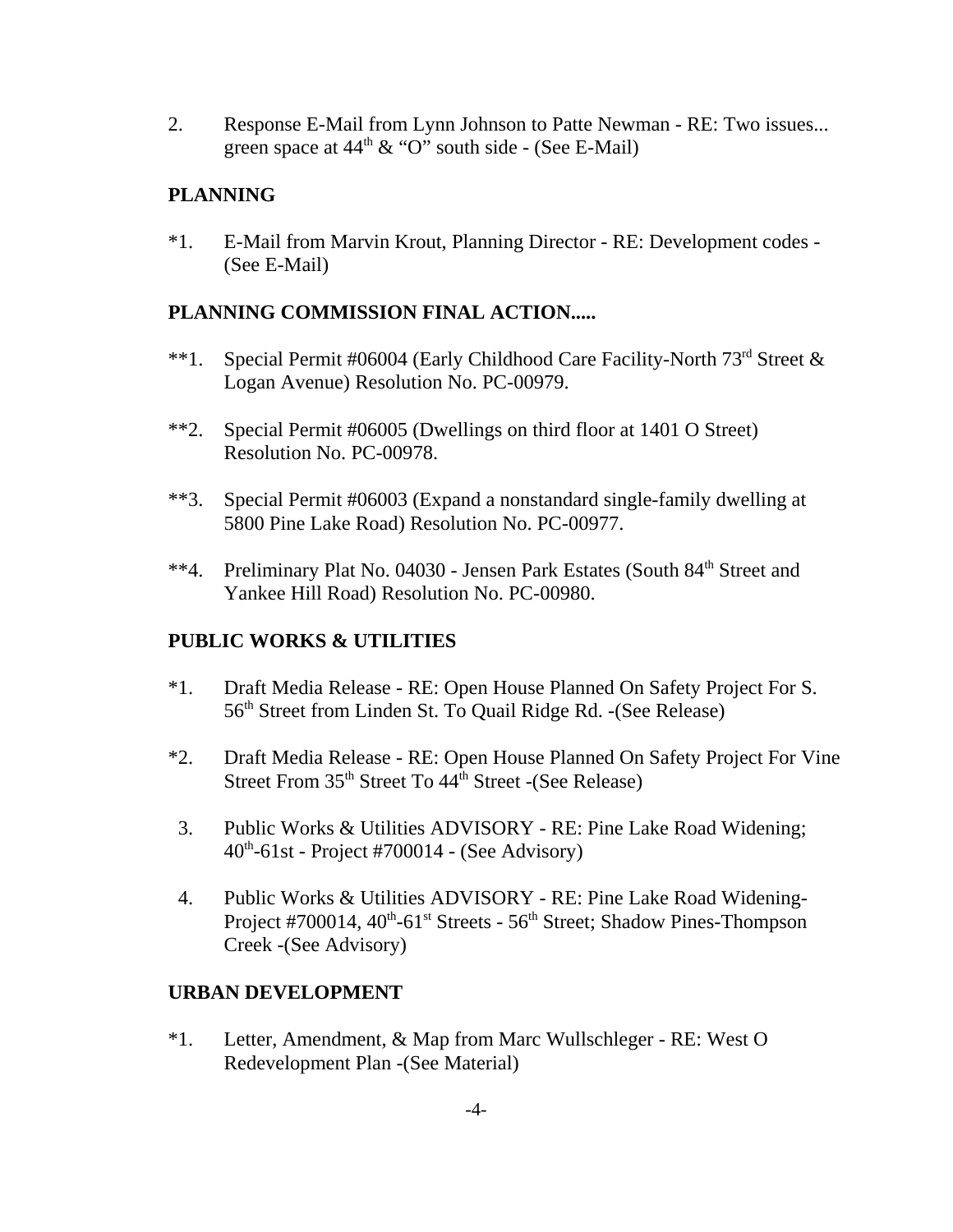### **WOMEN'S COMMISSION**

\*1. NEWS RELEASE - RE: Women'S Commission Honors Award Recipients- "Weaving Women's Voices" pays tribute to annual award winners in saluting of International Women's Day -(See Release)

# **III. CITY CLERK**

- \*1. Response E-Mail from City Clerk Joan Ross to Steve Wolsleger RE: Amendment to Chapter 8.22 which pertains to littering -(See E-Mail)
- \*\*2. Letter from Donald H. Bowman, Attorneys At Law RE: Items 35 & 36- Resolution of Intent to Create Downtown Business Management Districts - (See Letter)

### **IV. COUNCIL**

### **A. COUNCIL REQUESTS/CORRESPONDENCE -**

### **JON CAMP -**

- \*1. E-Mail Response from Jon Camp to Maurice Baker RE: Litter Ordinance (See E-Mail)
- \*2. E-Mail Response from Jon Camp to Derek Buckley RE: Flyer Ordinance Concerns -(See E-Mail)
- \*3. E-Mail Response from Jon Camp to Marc Schniederjans RE: The Mayor's proposed plan to tear down the Starship movie theater & other small businesses to build a new big building -(See E-Mail)
- \*\*4. E-Mail from Bob Goemann sent to Jon Camp RE: New Arena -(See E-Mail)
	- 5. E-Mail from Roger A. Wilkening to Jon Camp RE: Proposed Bond for Parks & Recreation -(See E-Mail)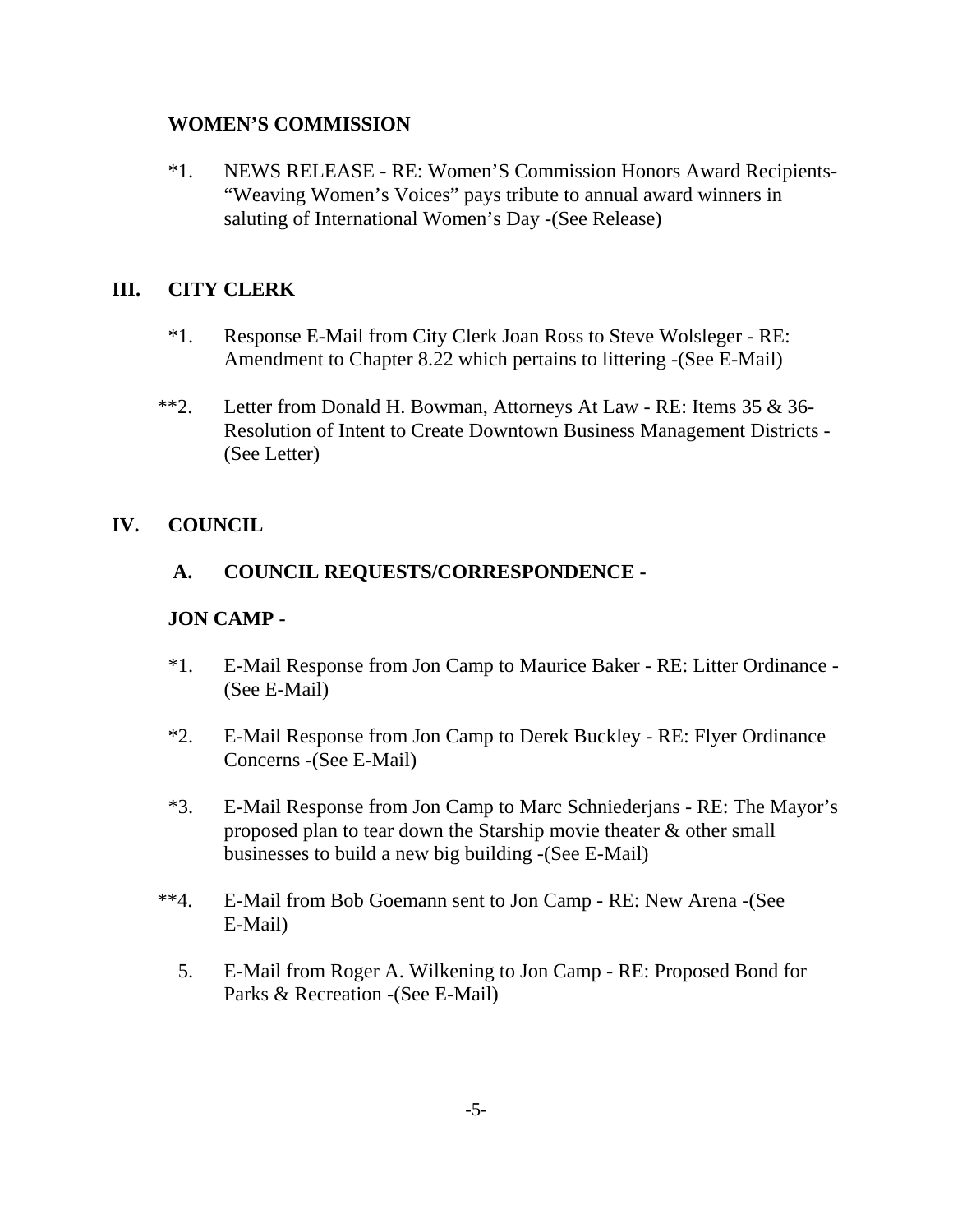#### **ROBIN ESCHLIMAN -**

\*\*1. Report compiled by Robin Eschliman - RE: Report On Community Attitudes For Spending Priorities City of Lincoln, Nebraska -(See Report)

# **V. MISCELLANEOUS** -

- \*1. E-Mail from Steve Wolsleger RE: Amendment to Chapter 8.22 which pertains to littering (E-Mail forwarded to Dana Roper, City Attorney; & City Clerk Joan Ross on 02/15/06)(See E-Mail)
- \*2. E-Mail from Trudy Schneckloth RE: The Starship Theatre -(See E-Mail)
- \*3. E-Mail from Derek Buckley RE: Councilman Camp's proposed changes to Lincoln's littering laws -(See E-Mail)
- \*\*4. MEDIA RELEASE from Lori Seibel, Executive Director, Community Health Endowment of Lincoln - RE: Lincoln's 5<sup>th</sup> Annual Health Challenge - 'Hey Lincoln, are you ready for a challenge? - (See Release)
- \*\*5. Letter from Dana Houser RE: "O" Street Construction -(See Letter)
	- 6. Letter from Don Nordell, Aquila RE: Taking additional steps to inform our customers and the community of the Alltel oversight to include Aquila in the December 2005 Lincoln Telephone Directory white pages -(See Letter)
	- 7. Letter from Jack G. Krumm, Jr. RE: Multiplex Theater -(See Letter)
	- 8. Letter from Pegg Ammon RE: Re-think the decision to give the protection agreement with one theater company - (See Letter)
	- 9. E-Mail from Lindsey Hinkins RE: Pornography is a destructive force in the lives of families  $\&$  individuals around the country and in our community - (See E-Mail)
- 10. E-Mail RE: Consumer Update Attorney General Bruning Warns Consumers To Ask Questions When Giving To Charities -(See E-Mail)
- 11. E-Mail from Laura Baker RE: Starship 9 -(See E-Mail)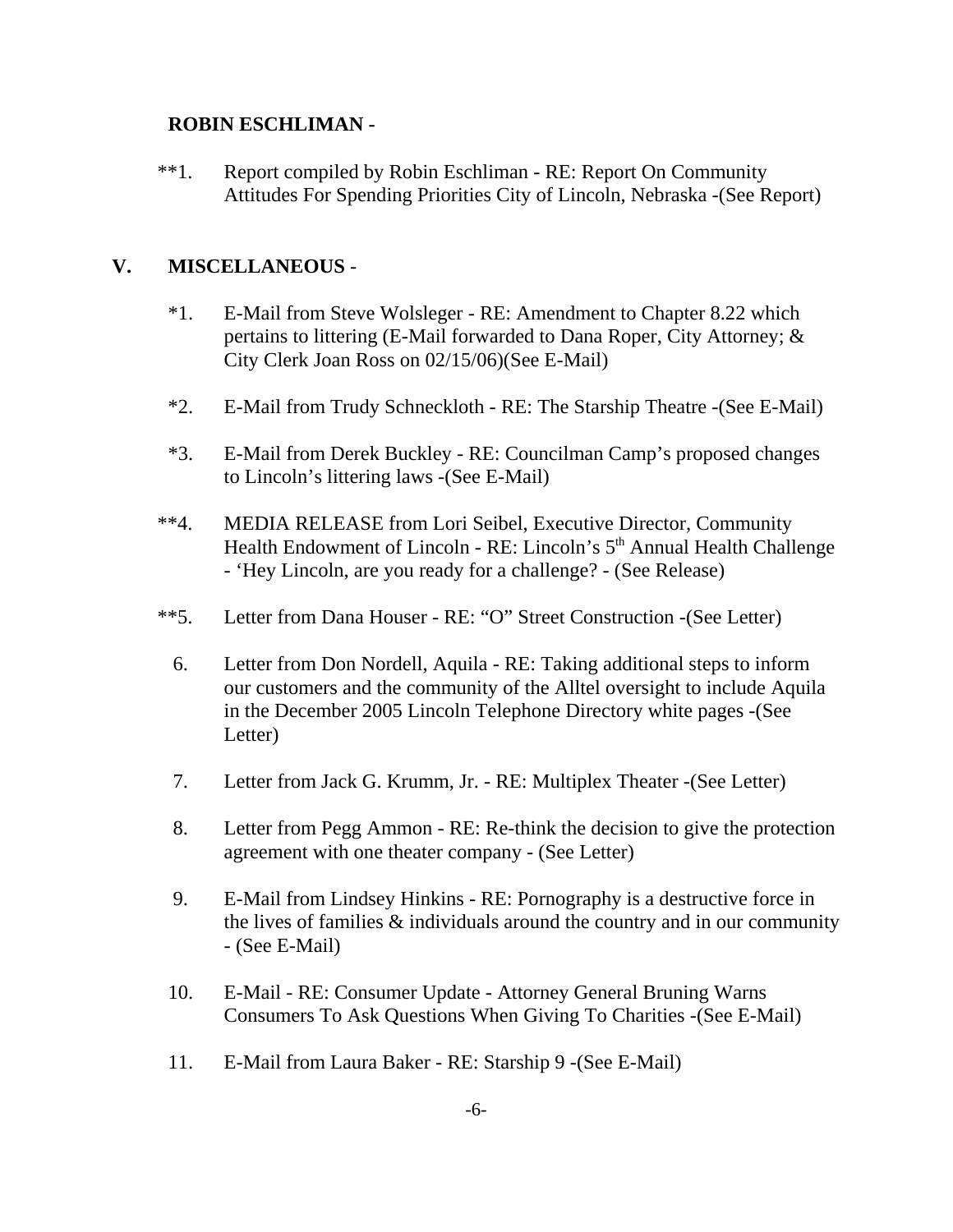- 12. E-Mail from Susan Rutledge RE: Theater monopoly -(See E-Mail)
- 13. Letter from Attorney Jack G. Wolfe RE: Sewer District No. 1181 (See Letter)
- 14. Letter from Attorney Charles D. Humble RE: Sewer District #1181 (See Letter)
- 15. Letter from Attorney Paul J. Peter RE: Core Business Improvement District Overlay - Downtown Business Improvement District - (See Letter)
- 16. Letter from Harvey Perlman, Chancellor, University of Nebraska-Lincoln RE: Letter of support on behalf of the University on the Downtown Lincoln Association's renewal of their business improvement district contract - (See Letter)
- 17. Letter from Jeffrey T. Altman, State of Nebraska Commission For The Blind and Visually Impaired to Mayor Coleen Seng - RE: Writing in regard to our conversation during the  $48<sup>th</sup>$  & "O" Street Redevelopment project open house - (See Letter)
- 18. E-Mail from Moj Gano to Mayor Seng RE: In response to the letter, seeking promotion of draconian smoking bans in Ontario -(See E-Mail)
- 19. E-Mail from Jim & Vicky RE: Curious state of affairs -(See E-Mail)

#### **VI. ADJOURNMENT**

#### **\*HELD OVER FROM FEBRUARY 20, 2006. \*\*HELD OVER FROM FEBRUARY 27, 2006.**

da030606/tjg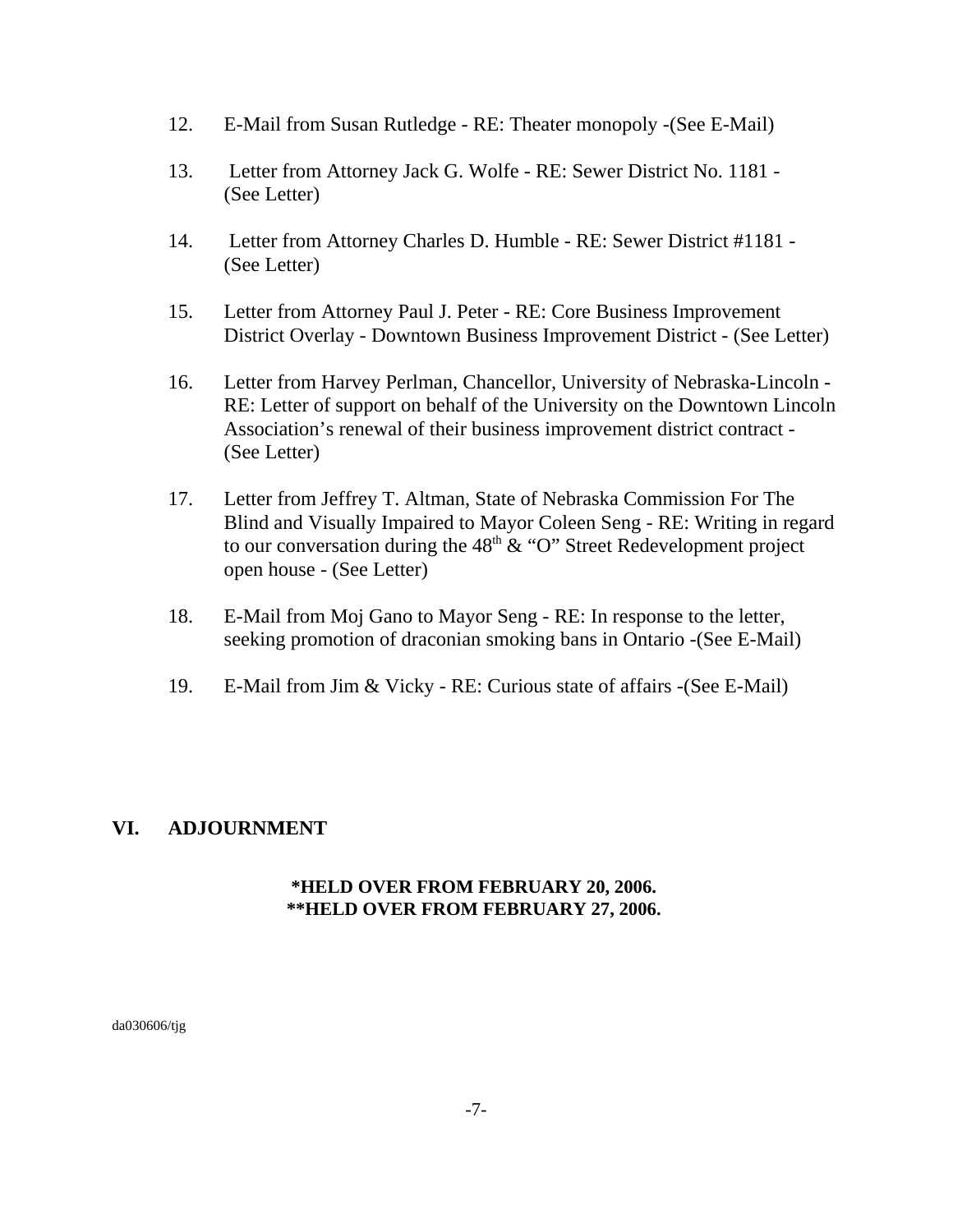#### **DIRECTORS' MEETING MINUTES MONDAY, MARCH 6, 2006 CONFERENCE ROOM 113**

**Council Members Present:** Ken Svoboda, Chair; Patte Newman, Vice-Chair; Dan Marvin, Jonathan Cook (arrived late), Robin Eschliman, Jon Camp.

#### **Council Members Absent:** Annette McRoy

**Others Present:** Mayor Coleen Seng, Mark Bowen, Ann Harrell, Rick Hoppe, Darl Naumann, Mayor's Office; City Clerk Joan Ross; Dana Roper, City Attorney; Directors and Department Heads; Tammy Grammer, City Council Staff; Deena Winter, Lincoln Journal Star Representative; and Coby Mach, LIBA.

#### **I. MAYOR**

Mayor Coleen Seng stated she wants to thank Robin (Eschliman) because she and Rick Hoppe had organized the meeting in Omaha Friday afternoon with the Omaha Commercial Brokers. A lot of our staff went up and thanked her for her work on it, she heard from all of them that it was a very good. Ms. Eschliman commented she thinks Darl (Naumann) had some prospects that came up to him for West "O".

She heard Ken (Svoboda) this morning on KLIN and thanked him for his good comments on the downtown project.

On their Agenda, they have a Planning Commission appointment and she hopes that all goes well.

Also Council has the RUTS interlocal agreement which they have been working on for a long-long time.

She drove down "O" Street this morning as a memorial before it closed, there were not many people driving on it. She thought maybe Karl Fredrickson might like to explain what some of the dots are on this map they have here.

Karl Fredrickson (Public Works & Utilities Director) stated "O" Street closed this morning from  $44<sup>th</sup>$  to  $52<sup>nd</sup>$  Streets. Mr. Fredrickson went over the map with Council, explaining the dots on this map represents access points and during the phases of access provided to the business areas. The traffic should be restored to all by the holiday season in November depending on the weather but at this point they're making some progress. Noting, so it's going to be a mess this summer. Mr. Fredrickson stated essentially they have told the contractor which is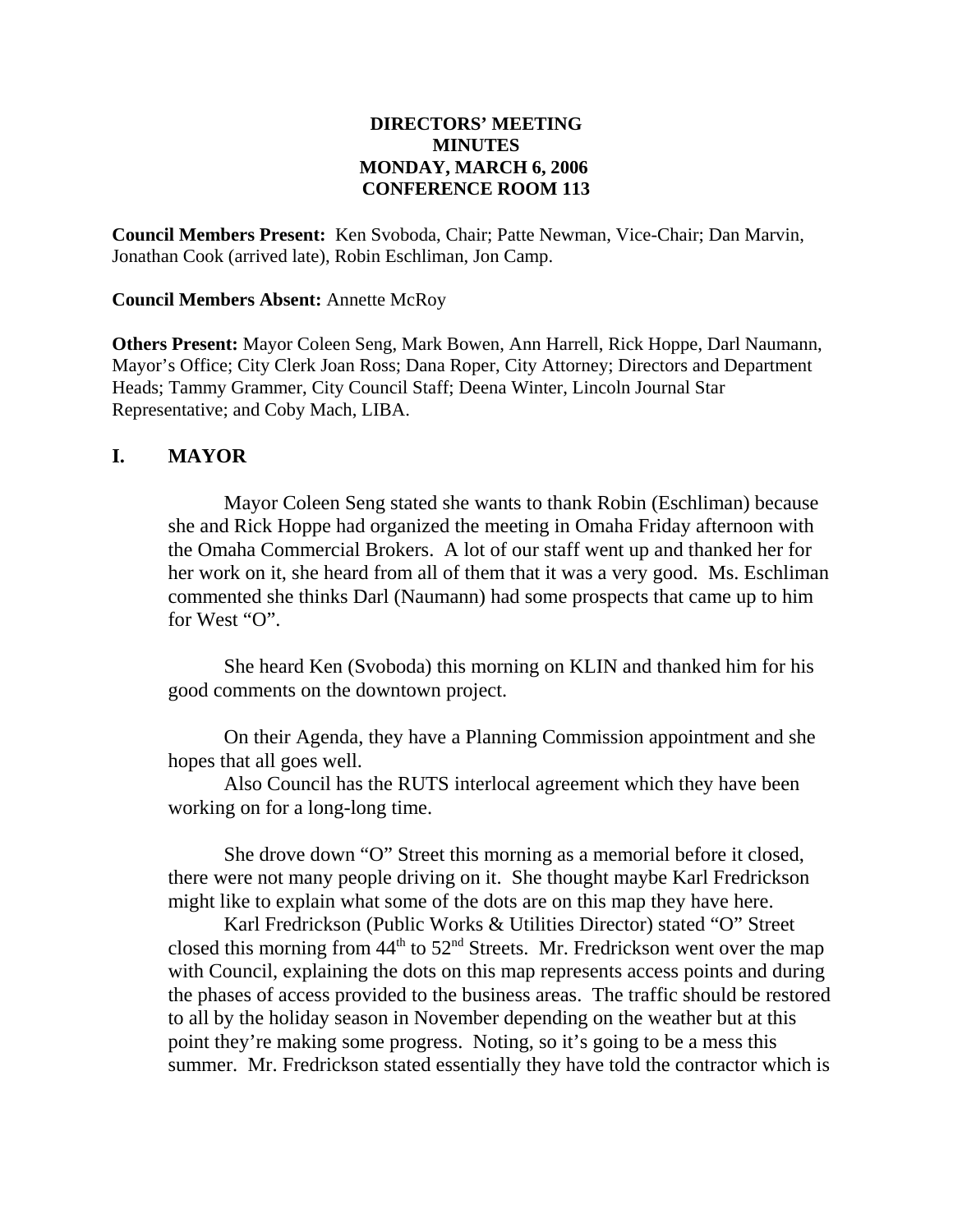Hawkins that they've got the road until November which the contract is through November. Mr. Camp asked Mr. Fredrickson if he could get them an itemization of what the acquisition costs were and (inaudible) property for that stretch? Mr. Fredrickson replied they're not down, they will have the end result, it's just that they don't have it yet because they're still in the acquisition stage.

Mr. Camp commented secondly, you're probably aware that we received a letter from Mr. Altman. Mayor Seng said she had asked Mr. Altman to put that in writing when she talked with him because that's an easier way for him to communicate and so we would also have a good record of it. Mr. Camp asked Mr. Fredrickson if he has any thoughts on this situation? Noting, Mr. Altman made a comment on the pedestrian haven island. Mr. Fredrickson stated he spoke to Channel 10/11 yesterday on that subject, he thinks we have it designed according to Americans with disability act which includes more than just the visually impaired. But, there are additional things that we could add to it at additional costs (inaudible) what's reasonable accommodations. He will investigate, he has a phone message from Mr. Altman to call him back and he will give him a call and talk to him about it.

Mayor Seng called on Directors. Don Herz (Finance Director) reported as results of Council's vote last week the public auction has issued those bonds for the street lights on Wednesday. The reason for mentioning it we did get those rated and it rated us as a triple 'A' which we were real surprised that we would get that type of rating. We were excepting it to be a notch below our normal GO so obligations are there, obviously, they are still impressed with our financial stability.

*(Lynn Johnson handed out a memo to Council regarding Agenda Item 06R-34.)* Lynn Johnson (Parks & Recreation Director) stated in regards to Item 13 that's on their Agenda today the purpose of this memo is to request that the public hearing be continued until March  $13<sup>th</sup>$ . The proposed agreement says that the Nebraska Department of Roads will conduct the appraisals and initiate the acquisition of the park land. We are working with Department of Roads to add a provision to the agreement stating that the effective date will be May  $10<sup>th</sup>$ . This timing will allow the outcome of the May  $9<sup>th</sup>$  bond election and if the bond issue is not approved, the agreement will be voided. It's a \$20,000 agreement that the City will be paying Department of Roads and this is the limit. Mr. Johnson commented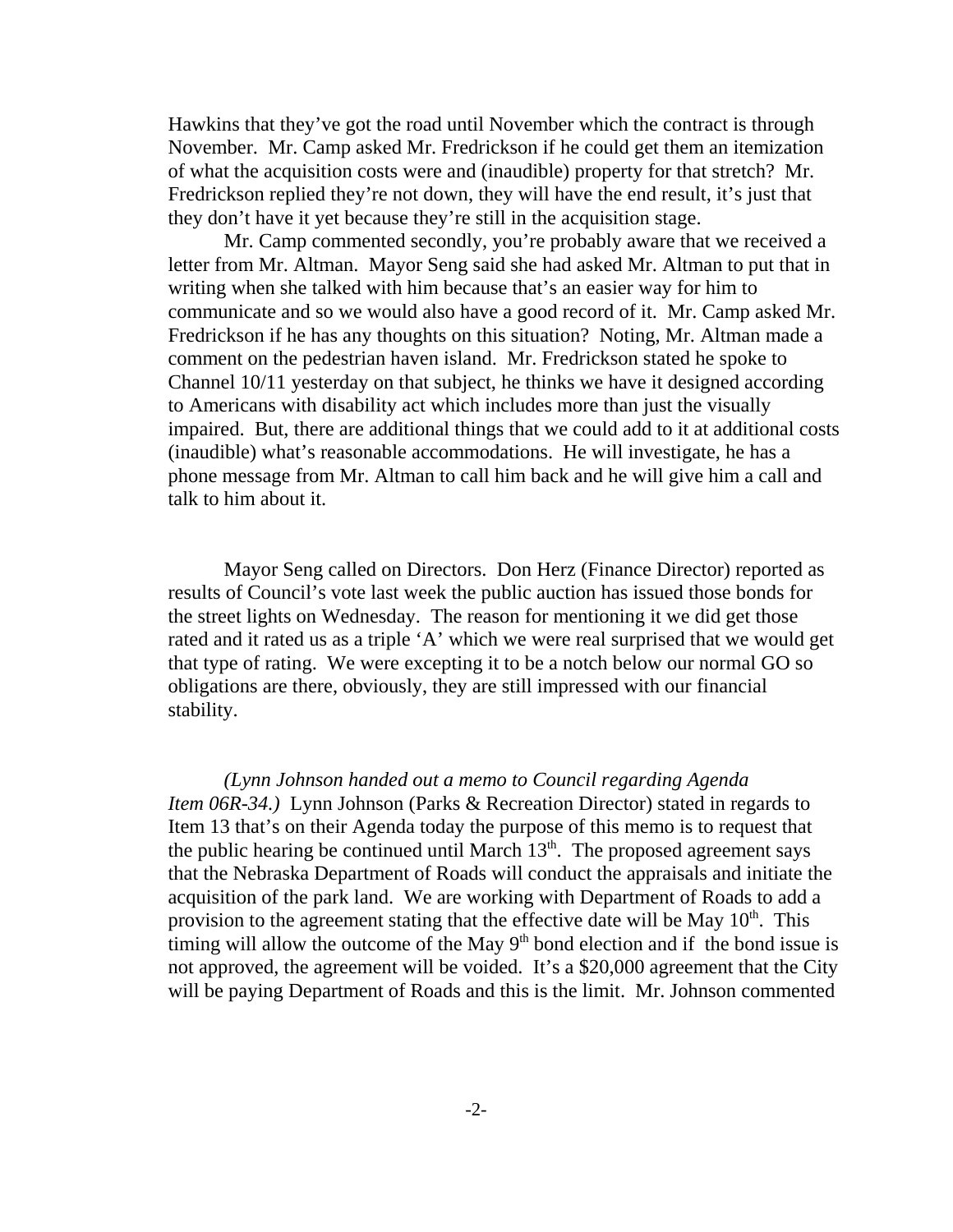their plan at this point is to have that amendment in their packets this week. *[#13, 06R-34, Approving an Agreement between the City and State Dept. of Roads to identify a corridor for a linear park on the north side of the South Beltway between 27th & 84th Streets.] [Copy of the Memo on file in the City Council Office.]* 

Nicole Fleck-Tooze (Public Works & Utilities) commented as the Mayor pointed out they have the RUTS agreement on their Agenda today and Roger Figard will be at the meeting to answer any questions they might have on it. Ms. Tooze stated that Mr. Figard was just interested to know if there were any additional information that they will need or any questions that he should be prepared to answer this afternoon. Ms. Tooze noted if they think of something let her know. Mr. Cook commented he saw the dagger out to the road so he might have a few questions about how those were selected.

- \*1. NEWS RELEASE RE: Mayor Seng Proposes New Downtown Projects- City to pursue parking garage and high-rise building. — NO COMMENTS
- \*2. NEWS RELEASE RE: Mayor Presents January Award of Excellence. NO COMMENTS
- \*3. NEWS ADVISORY RE: Mayor Seng and Lincoln Fire & Rescue will unveil one of the City's new fire trucks at a news conference at 10:45 a.m., 02/14/06 -(See Advisory). — NO COMMENTS
- \*4. NEWS RELEASE RE: First Of New Fire Pumpers Arrives In Lincoln. NO COMMENTS
- \*5. NEWS RELEASE RE: City of Lincoln Snow/Traffic Condition Report Feb. 16, 2006 - 9:15 a.m. - RE: 21 Public Works' material-spreading vehicles were operating at 4am. — NO COMMENTS
- \*6. Washington Report February 10, 2006. NO COMMENTS
- \*\*7. NEWS RELEASE RE: Date Changed For Mayor's Arts Awards-Nomination deadline extended, award artist and judges named. — NO **COMMENTS**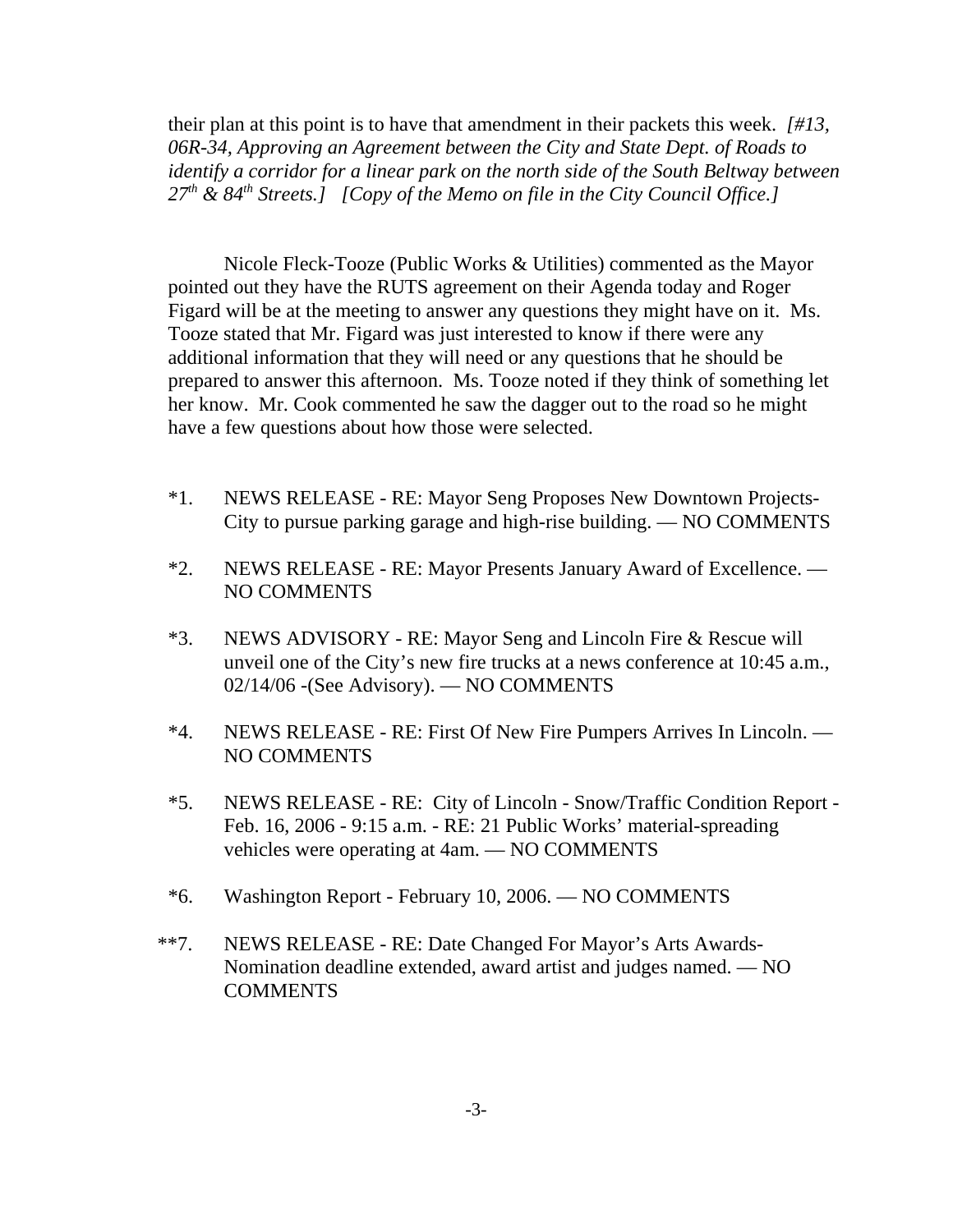- \*\*8. NEWS RELEASE RE: City of Lincoln Snow/Traffic Condition Report Feb. 16, 2006 - 4:30 p.m. - RE: City street crews have continued materialspreading operations throughout the day. At 7:00 p.m. tonight, street crews will begin spreading material in residential areas, with emphasis on hills and areas with stop signs. — NO COMMENTS
- \*\*9. NEWS ADVISORY RE: Mayor Seng's Public Schedule Week of February 18-24, 2006 -Schedule subject to change -(See Advisory). — NO COMMENTS
- \*\*10. NEWS ADVISORY RE: Mayor Coleen Seng and Brandt Excavating will begin the demolition of the former Misle building on the south side of "O" Street between  $48<sup>th</sup>$  &  $50<sup>th</sup>$  & the redevelopment of the area -at 10:00 a.m. Feb. 21<sup>st</sup> -(See Advisory). — NO COMMENTS
- \*\*11. NEWS RELEASE RE: Demolition Begins At  $48<sup>th</sup> \& ^{\circ}$  "O" South Redevelopment-Public invited to open house tonight on street project for the area. — NO COMMENTS
- \*\*12. NEWS ADVISORY RE: Mayor Seng will have a news conference to discuss local planning under way in preparation for a possible flu pandemic at 2:00 p.m., 02/22/06 -(See Advisory). — NO COMMENTS
- \*\*13. NEWS RELEASE RE: Local Agencies Prepare For Possible Flu Pandemic. — NO COMMENTS
- \*\*14. NEWS RELEASE RE: Public Invited To Open Houses On Roadway Safety Projects. — NO COMMENTS
- \*\*15. NEWS ADVISORY RE: Lane Closures Begin Thursday On  $48<sup>th</sup> \& ^{\circ}$ "R" Streets -(See Advisory). — NO COMMENTS
- \*\*16. Washington Report February 17, 2006. NO COMMENTS
	- 17. NEWS RELEASE RE: Union Bank and Trust Receives Community Conscience Award-Roger Larson honored for individual achievement. — NO COMMENTS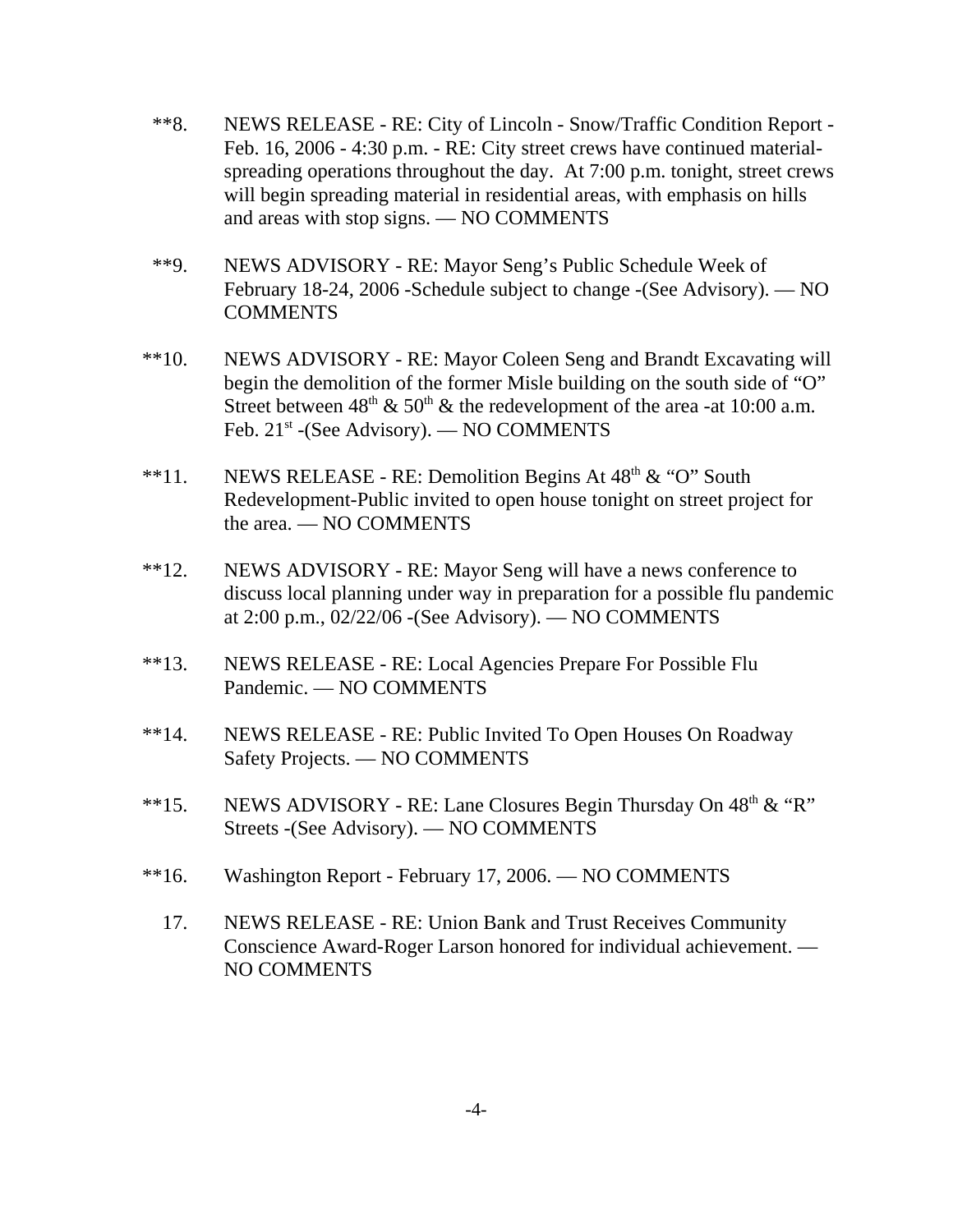- 18. NEWS ADVISORY RE: Mayor Coleen Seng, Omaha Mayor Mike Fahey and Senator Chris Beutler will have a news conference to discuss LB 935 at 1:00 pm on 03/01/06 -(See Advisory). — NO COMMENTS
- 19. NEWS RELEASE RE: Mayor Seng Advocates More Fair Distribution Of Road Funds. — NO COMMENTS
- 20. NEWS ADVISORY RE: Mayor Coleen Seng will discuss improvements in the City's online payment system at a news conference at 10:00 a.m. on 03/02/06 -(See Advisory). — NO COMMENTS
- 21. NEWS RELEASE RE: City Ends Fees For Online Payments. NO COMMENTS

# **II. DIRECTORS**

# **EMERGENCY MANAGEMENT**

\*1. Response Letter from Doug Ahlberg to Danny Walker - RE: Emergency Shelters -(See Material). — NO COMMENTS

# **FINANCE/BUDGET**

- \*\*1. Material from Steve Hubka RE: February Sales Tax -(See Material). NO COMMENTS
	- 2. Letter from Steve Hubka to Joe Hampton RE: City Budget. NO COMMENTS

### **FINANCE/CITY TREASURER**

\*1. Monthly City Cash Report & Pledged Collateral Statement for January 2006. — NO COMMENTS

# **HEALTH**

\*1. Physician Advisory from Bruce Dart - RE: Bordetella Pertussis. — NO **COMMENTS**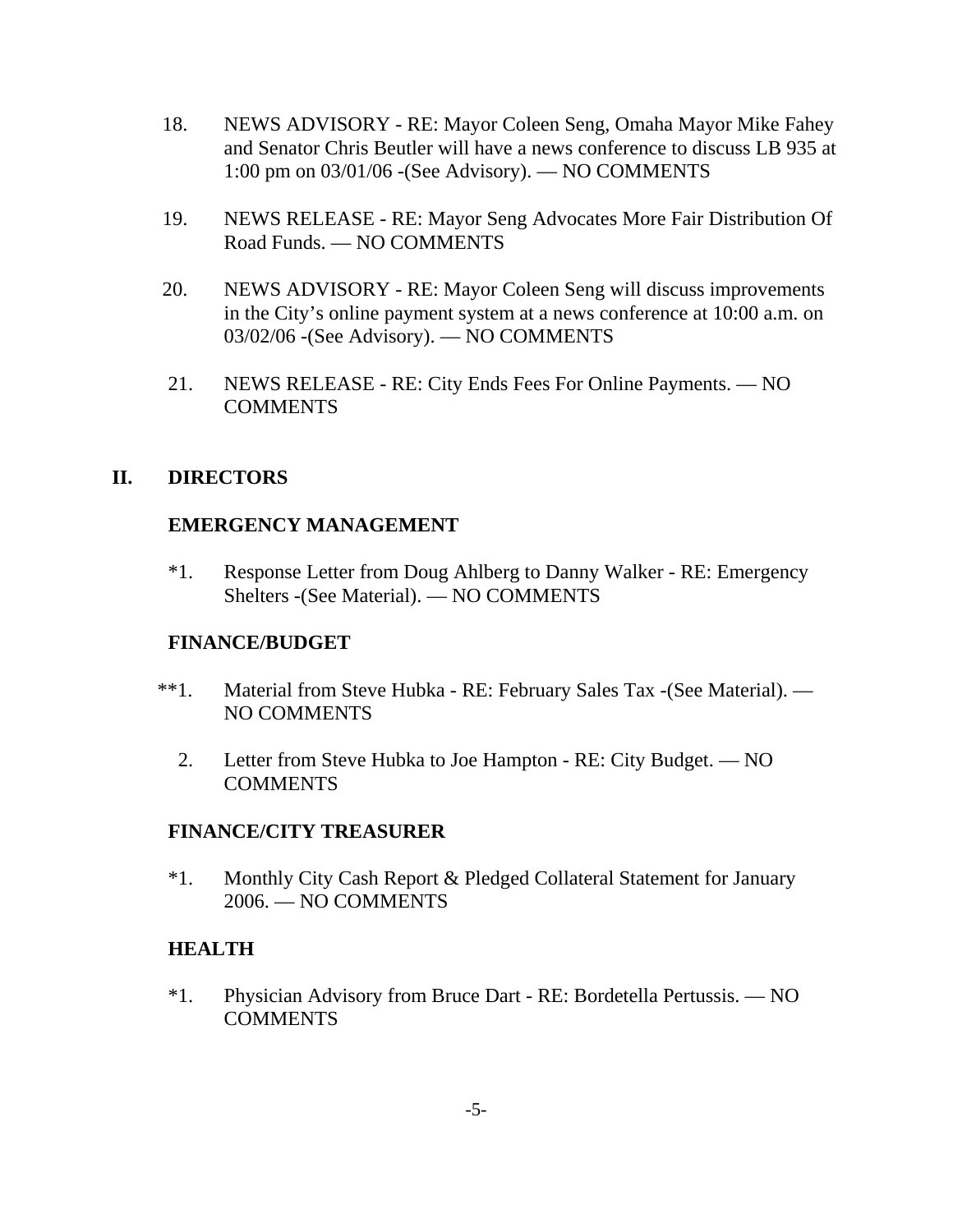\*2. NEWS RELEASE - RE: Lincoln-Lancaster County Environmental Awards Nominations Sought. — NO COMMENTS

# **LAW DEPARTMENT**

\*1. Response E-Mail from Dana Roper, City Attorney to Steve Wolsleger - RE: Amendment to Chapter 8.22 which pertains to littering. — NO COMMENTS

# **PARKS & RECREATION**

- 1. Letter from Lynn Johnson to Michael Carlin, Friends of Wilderness Park RE: Verbeek Property. — NO COMMENTS
- 2. Response E-Mail from Lynn Johnson to Patte Newman RE: Two issues... green space at  $44<sup>th</sup>$  & "O" south side. — NO COMMENTS

# **PLANNING**

\*1. E-Mail from Marvin Krout, Planning Director - RE: Development codes. — NO COMMENTS

# **PLANNING COMMISSION FINAL ACTION.....**

- \*\*1. Special Permit #06004 (Early Childhood Care Facility-North  $73<sup>rd</sup>$  Street & Logan Avenue) Resolution No. PC-00979. — NO COMMENTS
- \*\*2. Special Permit #06005 (Dwellings on third floor at 1401 O Street) Resolution No. PC-00978. — NO COMMENTS
- \*\*3. Special Permit #06003 (Expand a nonstandard single-family dwelling at 5800 Pine Lake Road) Resolution No. PC-00977. — NO COMMENTS
- \*\*4. Preliminary Plat No. 04030 Jensen Park Estates (South 84<sup>th</sup> Street and Yankee Hill Road) Resolution No. PC-00980. — NO COMMENTS

# **PUBLIC WORKS & UTILITIES**

\*1. Draft Media Release - RE: Open House Planned On Safety Project For S. 56<sup>th</sup> Street from Linden St. To Quail Ridge Rd. — NO COMMENTS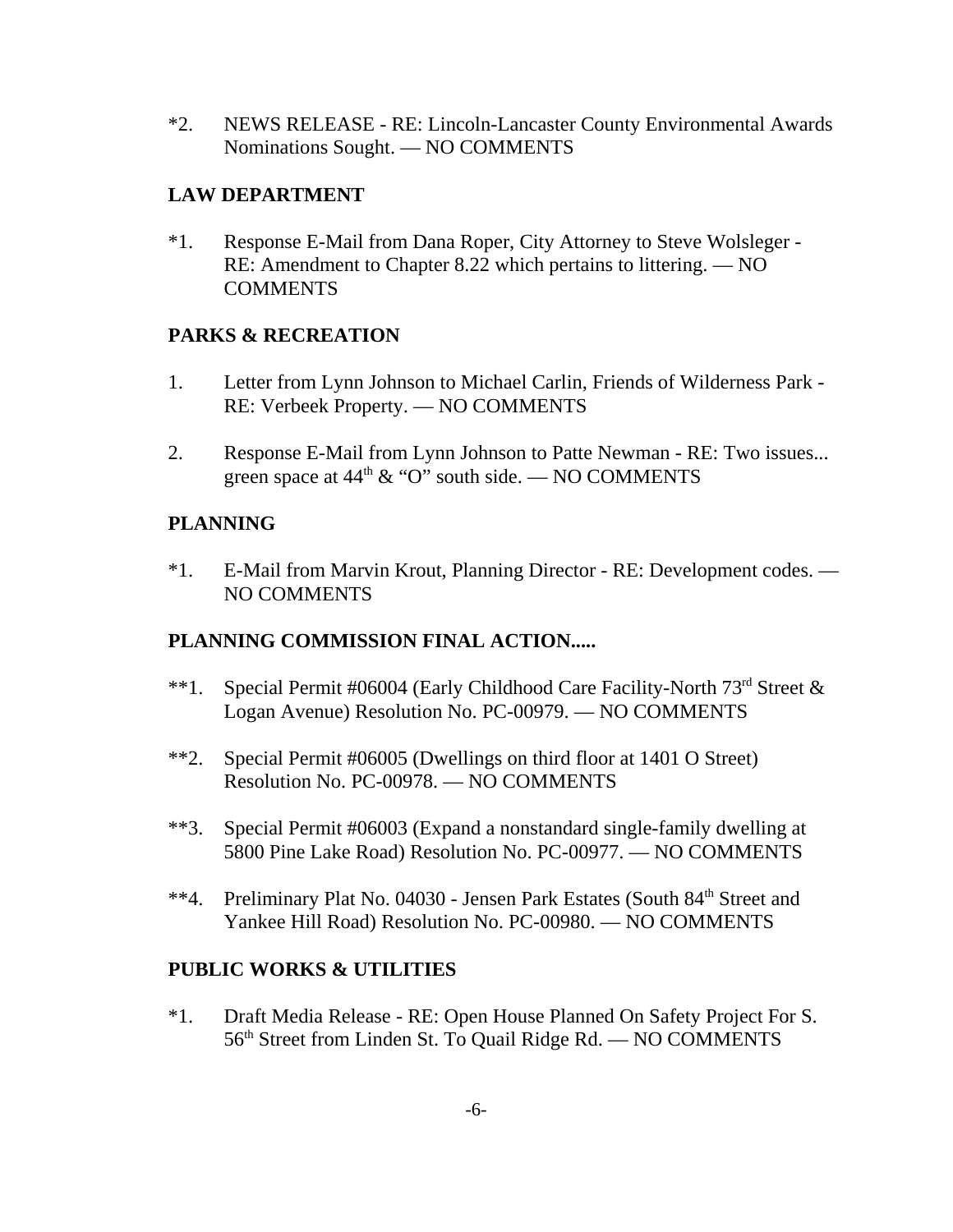- \*2. Draft Media Release RE: Open House Planned On Safety Project For Vine Street From  $35<sup>th</sup>$  Street To  $44<sup>th</sup>$  Street. — NO COMMENTS
- 3. Public Works & Utilities ADVISORY RE: Pine Lake Road Widening;  $40<sup>th</sup>$ -61st - Project #700014. — NO COMMENTS
- 4. Public Works & Utilities ADVISORY RE: Pine Lake Road Widening-Project #700014, 40<sup>th</sup>-61<sup>st</sup> Streets - 56<sup>th</sup> Street; Shadow Pines-Thompson Creek. — NO COMMENTS

#### **URBAN DEVELOPMENT**

\*1. Letter, Amendment, & Map from Marc Wullschleger - RE: West O Redevelopment Plan -(See Material). — NO COMMENTS

### **WOMEN'S COMMISSION**

\*1. NEWS RELEASE - RE: Women'S Commission Honors Award Recipients- "Weaving Women's Voices" pays tribute to annual award winners in saluting of International Women's Day. — NO COMMENTS

### **III. CITY CLERK -**

City Clerk Joan Ross stated on their Agenda for today under "Liquor Resolutions" Items 1 & 2 will be called together. *[#1, Application of JOMAR, Inc. dba The Still for a Class CK liquor license at 6820 South 70<sup>th</sup> Street.; and #2, Manager application of John W. Baker for JOMAR, Inc. dba The Still at 6820 South 70th Street.]* 

She handed out to Council this morning a Motion-To-Amend for Item 4. *[#4, 06-20, Change of Zone 06004-Amending Title 27 of the Lincoln Municipal Code relating to the Zoning Ordinance, by amending Section 27.67.040(d)(3) to adjust the parking requirements for mini-warehousing.]* 

She would like to call Items 7 & 8 together. Mr. Svoboda said okay. *[#7, 06-23, Creating a Business Improvement District in an area generally bounded by 9th Street to Centennial Mall and L Street to the mid-block between Q and R Streets.; and #8, 06-24, Creating a Business Improvement District in an area generally bounded by 6th Street to 17th Street and R Street to the mid-block between Lincoln Mall and H Street (Downtown Business Improvement District).]*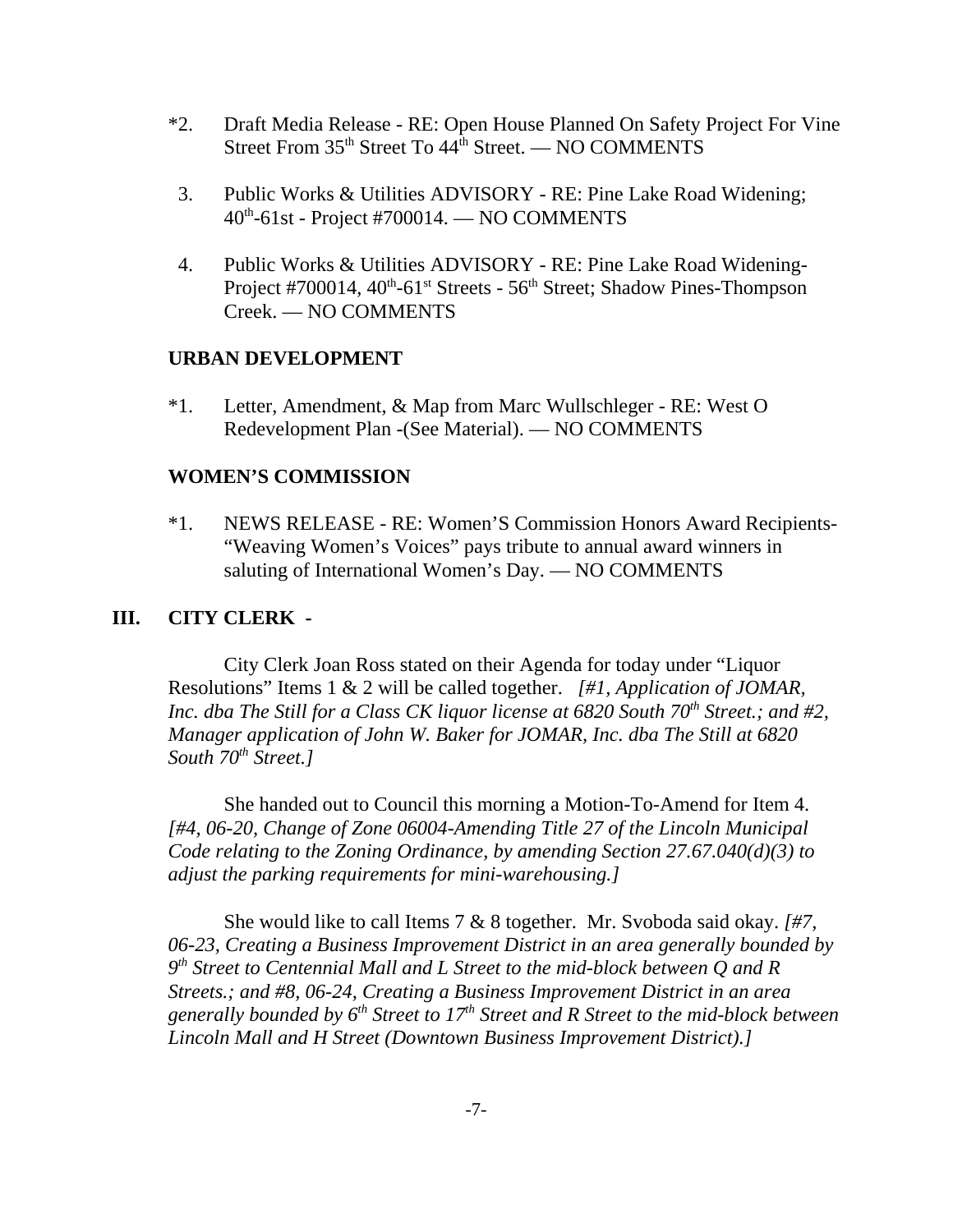They have already talked about Item 13. *[#13, 06R-34, Approving an Agreement between the City and State Dept. of Roads to identify a corridor for a linear park on the north side of the South Beltway between 27<sup>th</sup> & 84<sup>th</sup> Streets.]* 

- \*1. Response E-Mail from City Clerk Joan Ross to Steve Wolsleger RE: Amendment to Chapter 8.22 which pertains to littering. — NO COMMENTS
- \*\*2. Letter from Donald H. Bowman, Attorneys At Law RE: Items 35 & 36- Resolution of Intent to Create Downtown Business Management Districts. — NO COMMENTS

# **IV. COUNCIL**

 **A. COUNCIL REQUESTS/CORRESPONDENCE -** 

# **JON CAMP - NO COMMENTS**

- \*1. E-Mail Response from Jon Camp to Maurice Baker RE: Litter Ordinance. – NO COMMENTS
- \*2. E-Mail Response from Jon Camp to Derek Buckley RE: Flyer Ordinance Concerns. — NO COMMENTS
- \*3. E-Mail Response from Jon Camp to Marc Schniederjans RE: The Mayor's proposed plan to tear down the Starship movie theater & other small businesses to build a new big building. — NO COMMENTS
- \*\*4. E-Mail from Bob Goemann sent to Jon Camp RE: New Arena. NO **COMMENTS** 
	- 5. E-Mail from Roger A. Wilkening to Jon Camp RE: Proposed Bond for Parks & Recreation. — NO COMMENTS

# **JONATHAN COOK -**

Mr. Cook stated he would like to speak with Nicole Fleck-Tooze (Public Works  $\&$ Utilities) after the Directors' Meeting.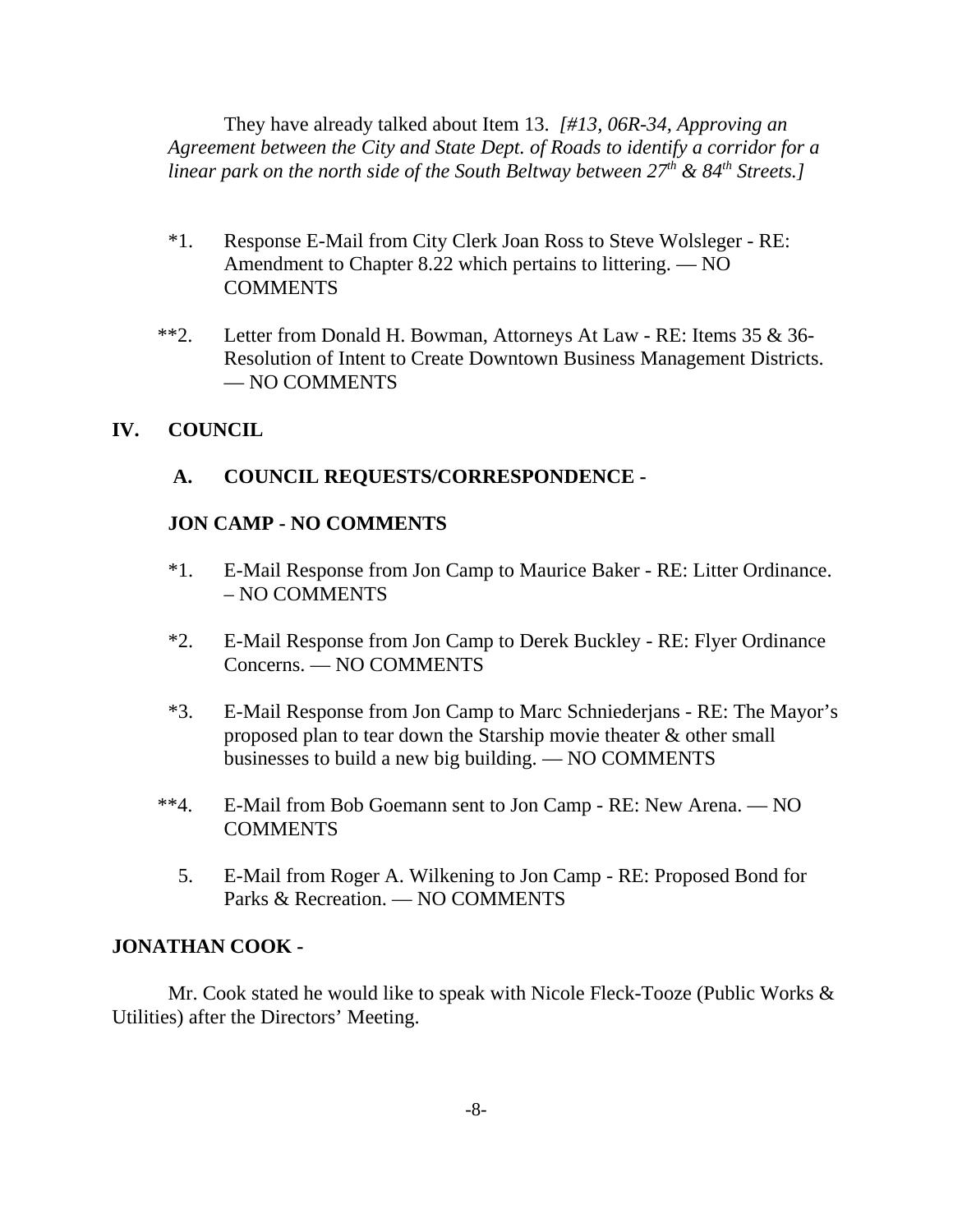#### **ROBIN ESCHLIMAN -**

Ms. Eschliman asked Public Works if they sent the letter out to the people in the floodplain? Nicole Fleck-Tooze replied yes, sent it out the date that we had described to you when we meet with you. Noting, just for clarification we only sent it to those people who were not previously in a floodplain and were coming into a floodplain area.

\*\*1. Report compiled by Robin Eschliman - RE: Report On Community Attitudes For Spending Priorities City of Lincoln, Nebraska -(See Report). — NO COMMENTS

#### **DAN MARVIN - NO COMMENTS**

#### **ANNETTE McROY - ABSENT**

#### **PATTE NEWMAN -**

Ms. Newman stated she would like to speak with Police Chief Casady after the Directors' Meeting.

### **KEN SVOBODA** - **NO COMMENTS**

#### **V. MISCELLANEOUS** -

- \*1. E-Mail from Steve Wolsleger RE: Amendment to Chapter 8.22 which pertains to littering (E-Mail forwarded to Dana Roper, City Attorney; & City Clerk Joan Ross on 02/15/06). — NO COMMENTS
- \*2. E-Mail from Trudy Schneckloth RE: The Starship Theatre. NO **COMMENTS**
- \*3. E-Mail from Derek Buckley RE: Councilman Camp's proposed changes to Lincoln's littering laws. — NO COMMENTS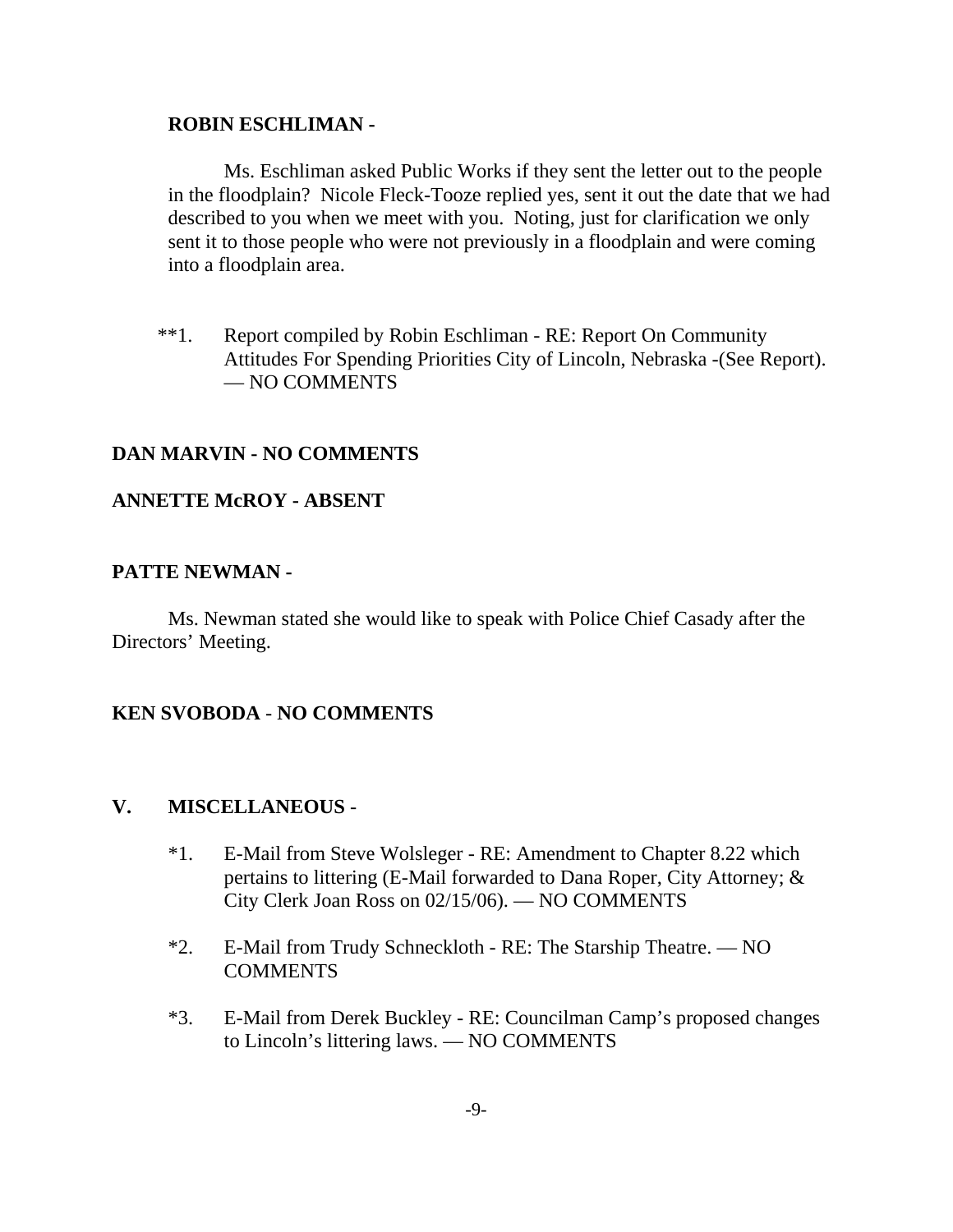- \*\*4. MEDIA RELEASE from Lori Seibel, Executive Director, Community Health Endowment of Lincoln - RE: Lincoln's 5<sup>th</sup> Annual Health Challenge - 'Hey Lincoln, are you ready for a challenge?. — NO COMMENTS
- \*\*5. Letter from Dana Houser RE: "O" Street Construction. NO COMMENTS
	- 6. Letter from Don Nordell, Aquila RE: Taking additional steps to inform our customers and the community of the Alltel oversight to include Aquila in the December 2005 Lincoln Telephone Directory white pages. — NO **COMMENTS**
	- 7. Letter from Jack G. Krumm, Jr. RE: Multiplex Theater. NO **COMMENTS**
	- 8. Letter from Pegg Ammon RE: Re-think the decision to give the protection agreement with one theater company. — NO COMMENTS
	- 9. E-Mail from Lindsey Hinkins RE: Pornography is a destructive force in the lives of families & individuals around the country and in our community. — NO COMMENTS
	- 10. E-Mail RE: Consumer Update Attorney General Bruning Warns Consumers To Ask Questions When Giving To Charities. — NO **COMMENTS**
	- 11. E-Mail from Laura Baker RE: Starship 9. NO COMMENTS
	- 12. E-Mail from Susan Rutledge RE: Theater monopoly. NO COMMENTS
	- 13. Letter from Attorney Jack G. Wolfe RE: Sewer District No. 1181. NO COMMENTS
	- 14. Letter from Attorney Charles D. Humble RE: Sewer District #1181. NO COMMENTS
	- 15. Letter from Attorney Paul J. Peter RE: Core Business Improvement District Overlay - Downtown Business Improvement District. — NO COMMENTS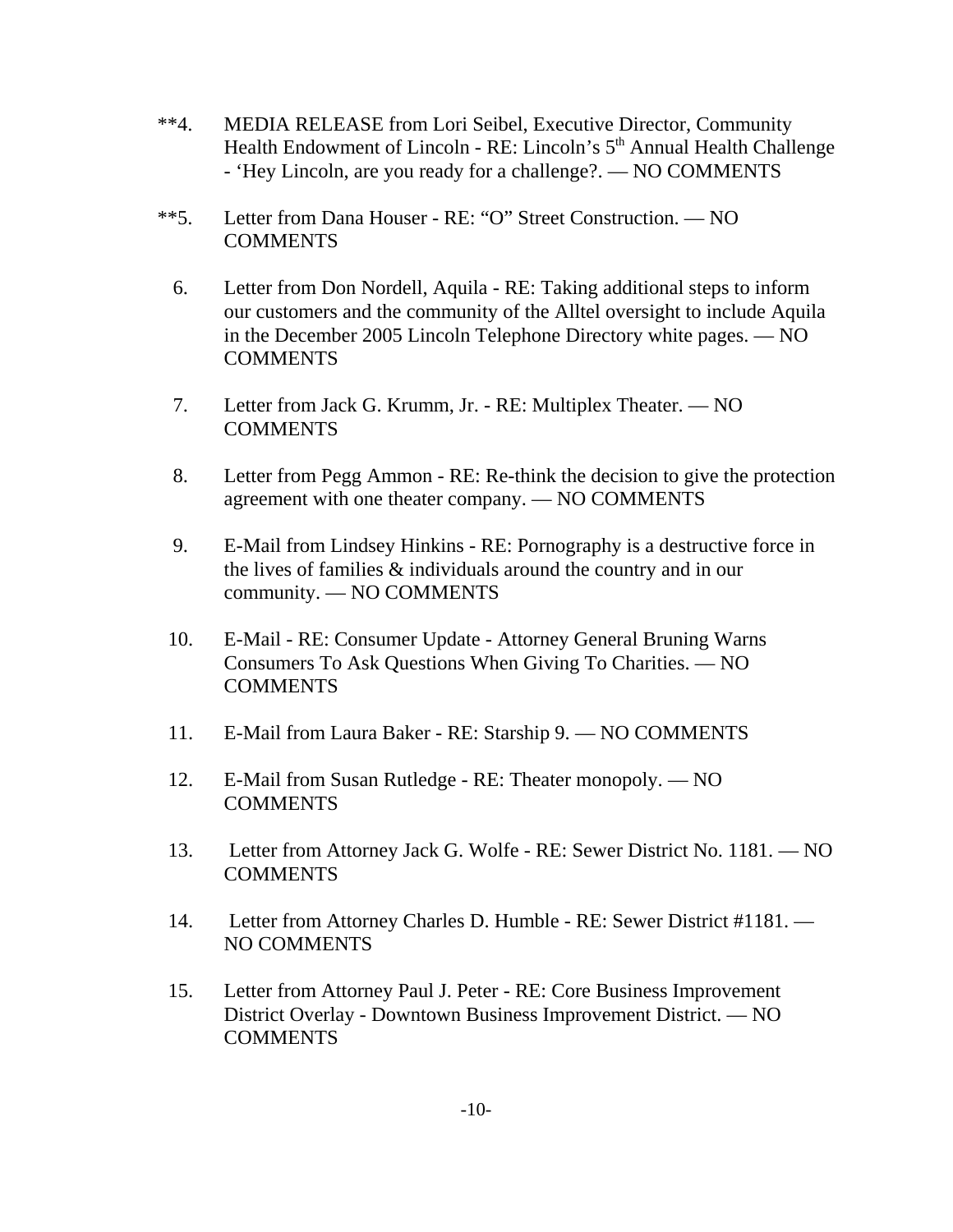- 16. Letter from Harvey Perlman, Chancellor, University of Nebraska-Lincoln RE: Letter of support on behalf of the University on the Downtown Lincoln Association's renewal of their business improvement district contract. — NO COMMENTS
- 17. Letter from Jeffrey T. Altman, State of Nebraska Commission For The Blind and Visually Impaired to Mayor Coleen Seng - RE: Writing in regard to our conversation during the  $48<sup>th</sup>$  & "O" Street Redevelopment project open house. — [Mr. Camp mentioned this letter earlier under "I. Mayor".] (See that discussion)
- 18. E-Mail from Moj Gano to Mayor Seng RE: In response to the letter, seeking promotion of draconian smoking bans in Ontario. — NO **COMMENTS**
- 19. E-Mail from Jim & Vicky RE: Curious state of affairs. NO COMMENTS

# **ADDENDUM - (March 6th)**

#### **I. MAYOR -**

- 1. NEWS RELEASE RE: Mayor Seng Supports Mayor's Conference Policy To Reduce Pollution -(Council received copies of this Release in their Thursday packets on 03/02/06). — NO COMMENTS
- 2. NEWS RELEASE RE: Save Money- Use E-Bill Option To Pay City Water and Wastewater Bills. — NO COMMENTS
- 3. NEWS RELEASE RE: Mayor Seng's Public Schedule Week of March 4 through 10, 2006-Schedule subject to change. — NO COMMENTS
- 4. NEWS RELEASE RE: East "O" To Close From  $44<sup>th</sup>$  To  $52<sup>nd</sup>$  Streets Monday. Karl Fredrickson (Public Works & Utilities Director) discussed this issue earlier under "I. Mayor". (See that discussion)

#### **II. CITY CLERK - NONE**